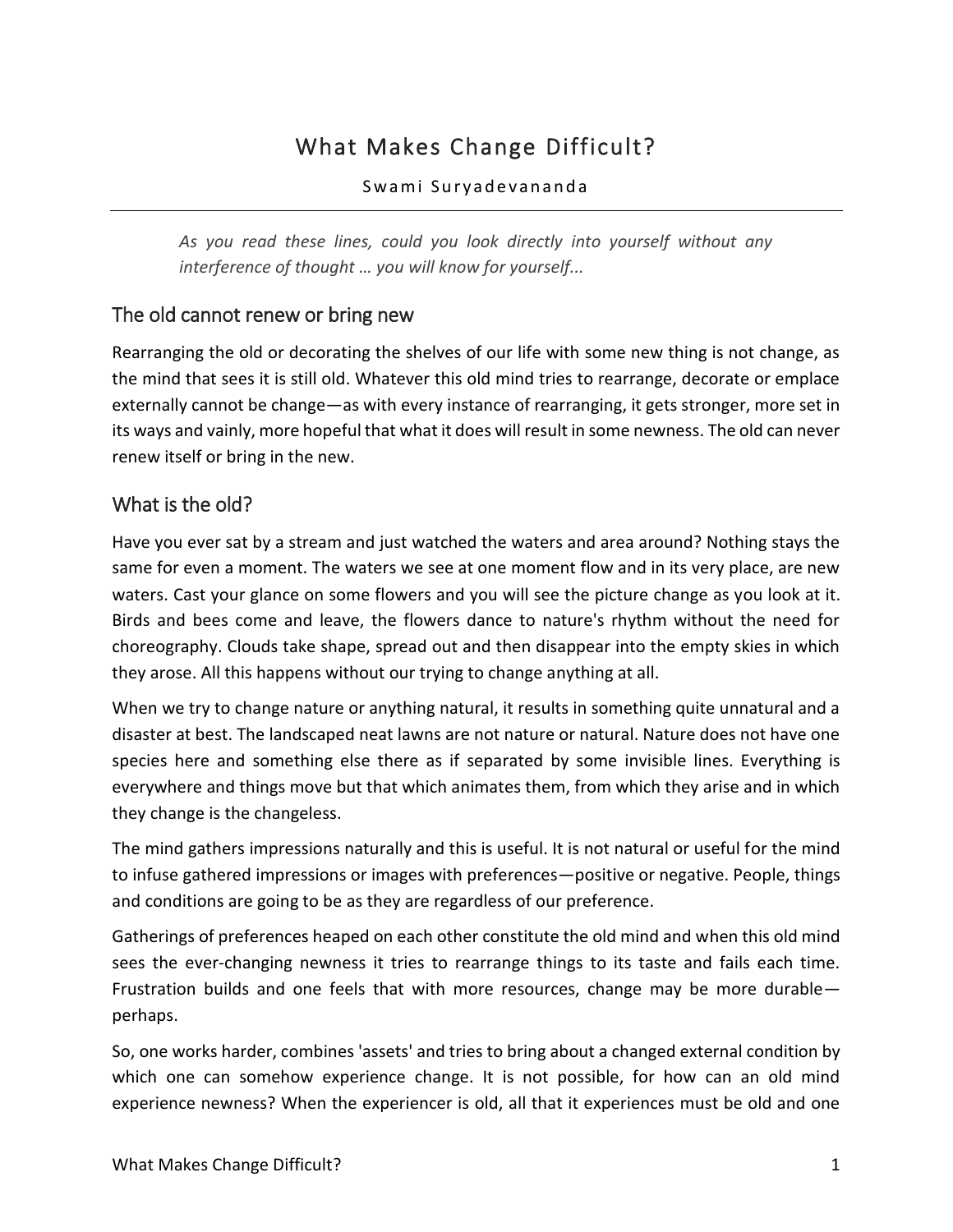will tire of any rearrangement very quickly. This is why we are constantly working and trying to bring in more earning so we can upgrade our 'quality of life' and have a 'good life'. Not only do we get fatigued and worn out in this strife but the old mind gets older, more set in its ways, as what it wants has been driving to making more money and the drive strengthens the ideation that drives it.

The old is this old mind, getting older each moment and this aging is not natural, not part of nature's flow which is ever renewing, ever new—*all without our involvement*.

# Can the mind be new?

A mind free of conditioning is the ever-new mind and the natural mind. This new mind stays ever new by itself and remains unchanged even with the presence of conditioning, just as the sky does not change from sky to something else with the presence of clouds.

When we focus on the clouds, forgetting the wide open unchanging sky or space, we feel it is a cloudy day and then, "Oh, it is not like yesterday" and soon after, "I hope this does not last and it becomes beautiful again just like days we've had…". Clouds are inherent in the skies or space they come, assume some formations, rain on or cool the area and leave. Our reactions to clouds is the 'cloudy feeling'—cloudiness does not exist in the clouds.

This mind, old mind, is a sort of fixation on moments in time heavily charged with our likes and dislikes which cry for reappearance in the form of hopes and expectations. When these inner longings do not manifest outwardly, one is unhappy and tries ever harder for the 'perfect setting'.

This is self-torment and not natural or part of nature. We suffer because 'we'… the 'we' or 'me' that insists on impossibly standing apart from nature though very much a part of nature is suffering.

The mind can be kept new by keeping the 'me' that colors or ages the mind continually observed. As long as the 'me'—habit, conditioning or the ego—is relentlessly observed, it cannot act, as subject acts and not object. There is no suppression at all in observation—just ongoing vigilance.

# The mind and 'me'

The mind is *ever new by its nature*, the 'me' that arises in the mind is a small portion of conditioning that seizes the mind and assumes entityship as the personality. One is always aware of the personality, too. Just how does this object of awareness become the subject? We have never stopped to examine this and continue to feed the demands of personality only to become an object ourselves.

"I feel subjected to stress"—is a common statement and points to the loss of subjecthood by carelessly submitting to conditioning that we have ourselves taken on. The mind is not 'me' as I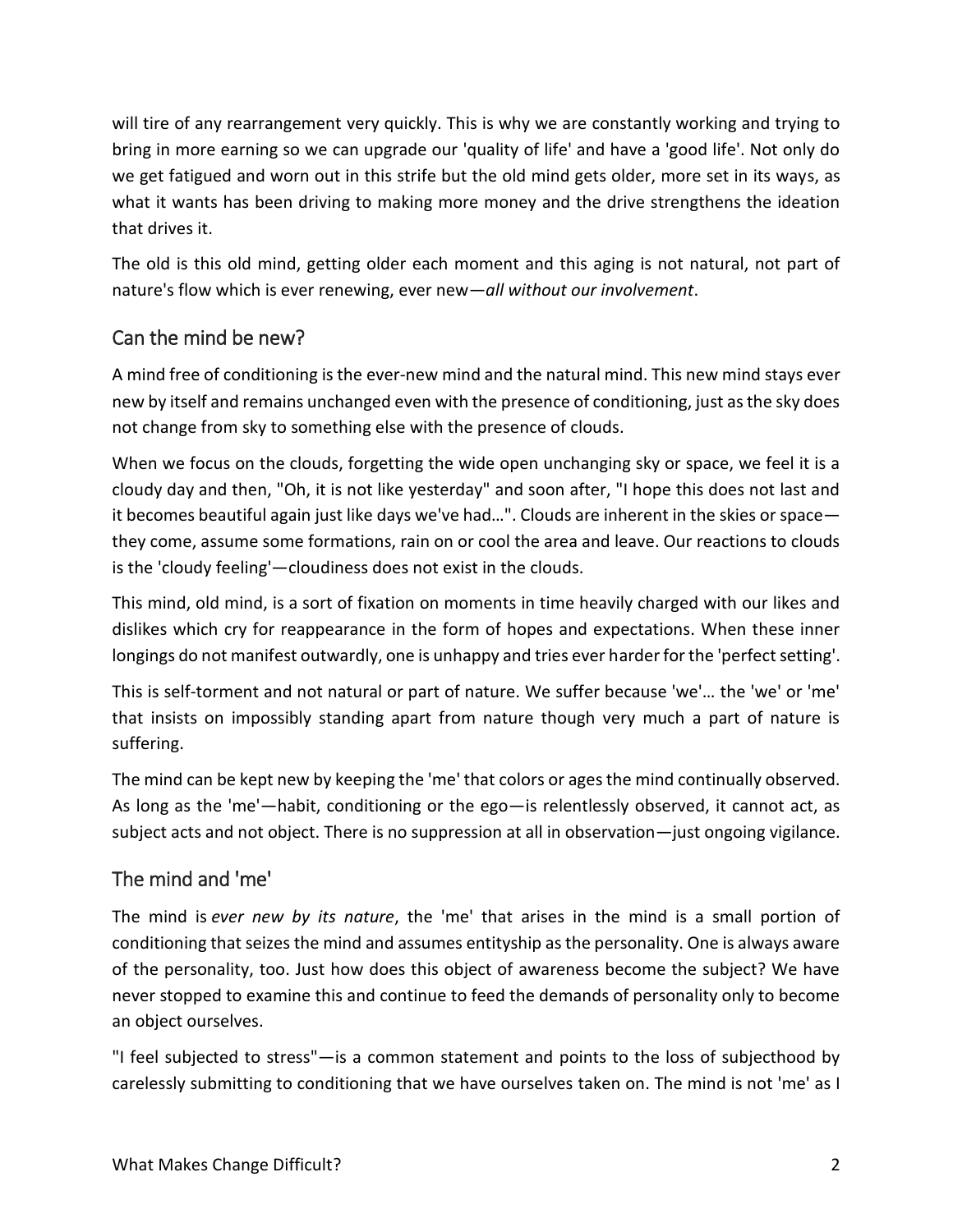am always aware of it. That which is aware of the body, mind and feelings must be more pervasive and more akin to my true self. This awareness never changes even though the body and mind go through many changes.

The unconditioned mind is right here and now—untouched and unchanged. Giving too much importance to the ego, the little conditioned mind, we feel identified with it. Nonetheless, this error upon error cannot eclipse awareness, as if one is even slightly awake, one realizes this awareness is itself aware of the identification. When vigilance becomes unbroken, the identification with the ego snaps completely. Till then, vigilance comes and goes and meditation in these stages is training in vigilance. Vigilance returns the subject impulse, so to say, from the ego to awareness and the ego resumes its place as a *function* rather than entityship which it felt itself to be. The most important thing is to wake up—and having awoken, stay alert.

#### But, I am awake…

If you are awake, you see the danger of carelessness and awareness becomes empowered. Change is awakening to the truth of the hold of conditioning on oneself. Change seems difficult only because we are not fully awake, just like stirring in bed when we are not quite awake. We mistake this stirring for awakening and try to change, but they are all tries only giving unenduring results.

Your doctor may tell you to quit smoking as it is affecting your health, but this may not bring about instant change. But, the first time you cough up blood, a strong signal is received of direct perception of the danger on hand, and if there is this clarity—change is in the very moment.

### Change does not involve time

Awakening to the reality of any situation is not only the power to change *but change itself*. When you clearly see the danger in staying the course, you change—that is all. Till then, you struggle because though you hear or read about the danger of something, it is at the intellect level at best and the intellect is not capable of change.

The intelligence behind the flow of misdirected energy has to realize the danger in staying the course and there is instantaneous correction. It may take some time to fully reflect materially but that has nothing to do with change. Change happens when there is irreversible change of heart at the gut level.

# Clarity is the energy to change

If you see something you have been looking for or have good use for at an excellent price that you can afford, there is no hesitation and you buy it. If you struggle at that moment, you are unsure about it for whatever reason.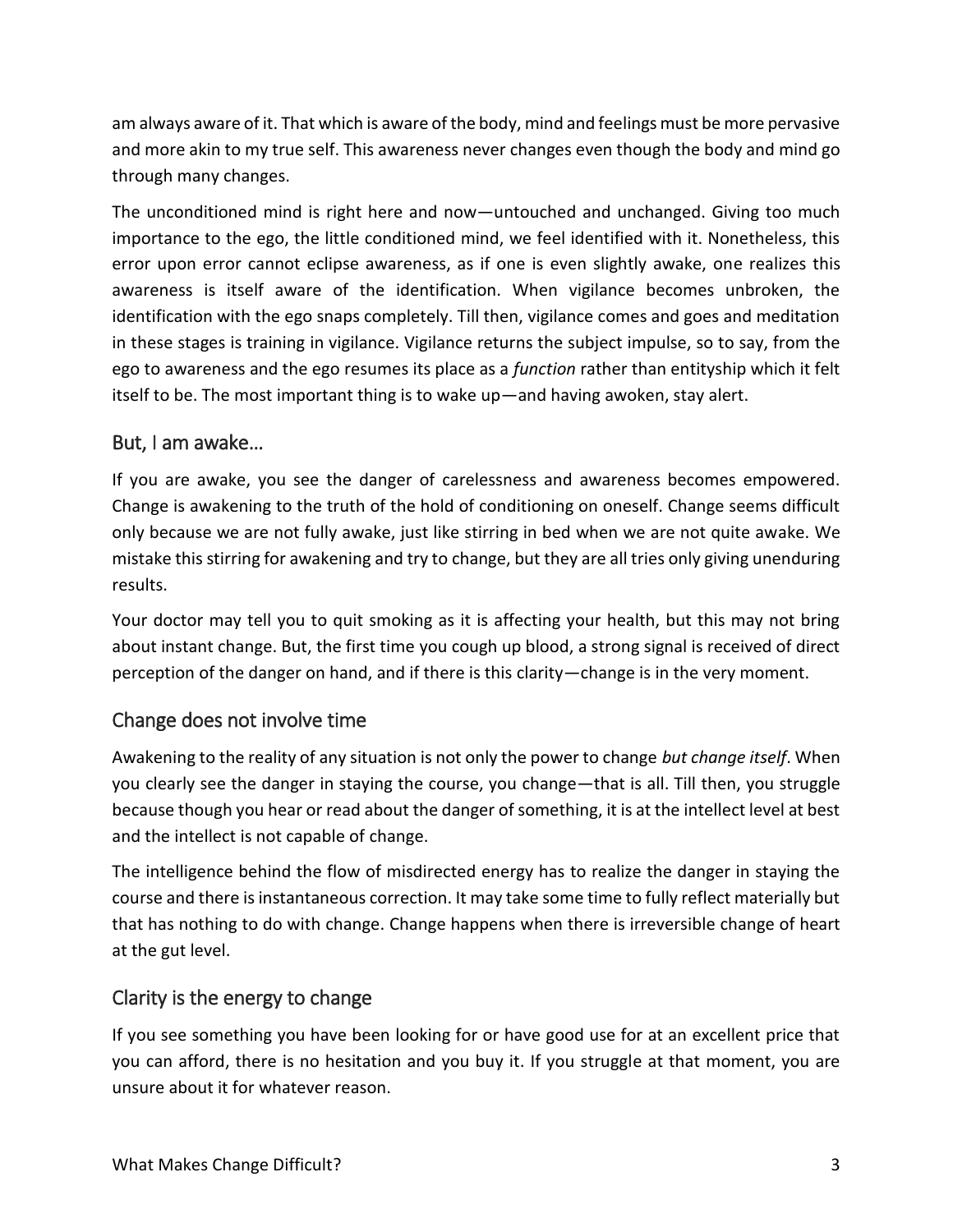Clarity is seeing what actually *is* right now, right here without any interference of conditioning or habit. When clarity is not, do what you may, you will struggle unnecessarily. Clarity sees things as they are and ambiguity is indecisive at best. Clarity cannot be selective; you either choose to be clear about everything or, suffer the consequences till there is sufficient energy to awaken.

Clarity is another name for vigilance or awakening that sustains. Spiritual practices without vigilance or alertness will result in some expertise in doing but not positive enduring change.

### Learn to be natural from nature

Everything is perennially renewing without our involvement except for the mind that we allow to age. We are *a part of nature* and if we allow the mind to become static and set in its ways by insisting in its preferences—we will be stuck in time while everything changes.

The door to changelessness is through the face of change. What changes are the appearances that changelessness assumes, but appearances are not the substance. This changelessness is not far off or the purview of specialists but your experience *this very moment* as you are reading these lines—not only are you reading these words, you are also aware that you are reading.

This awareness is changeless and has not aged, though the body and mind have. This awareness is neither male nor female, rich or poor, or of any nationality or religion because it is aware of all these modifications and limitations. Awareness is here and now but we seek the hand of habit and handoff changelessness for the turbulent waters of change. The unchanging that we are finds itself bobbing on the waters of change and it is not necessary at all.

# What makes change so difficult?

We or the 'me' makes change difficult as it wants change but it does not want *to* change. So, it introduces the time process, "Tomorrow or next year, I will do this or change that way…" Any resolve that involves time process is not a resolve but the faint hope of an unclear heart. Change is here and now if we are willing to change, not to change anything but simply 'to change' right here and now.

When vigilance is natural, change is natural, as one sees every situation just as it is and the inner intelligence which is not burdened by conditioning responds. These two, vigilance and the awakened inner intelligence, are not different. Vigilance is the awakened inner intelligence that sees and responds to things as they are.

Vigilance or intelligence does not respond to speculation or worry as they have no corresponding reality that can be seen. As long as we prefer conditioning of any sort, we choose thought instead of reality and face habit instead of things as they are. It is not possible to bring about real change when facing the wall of our thoughts.